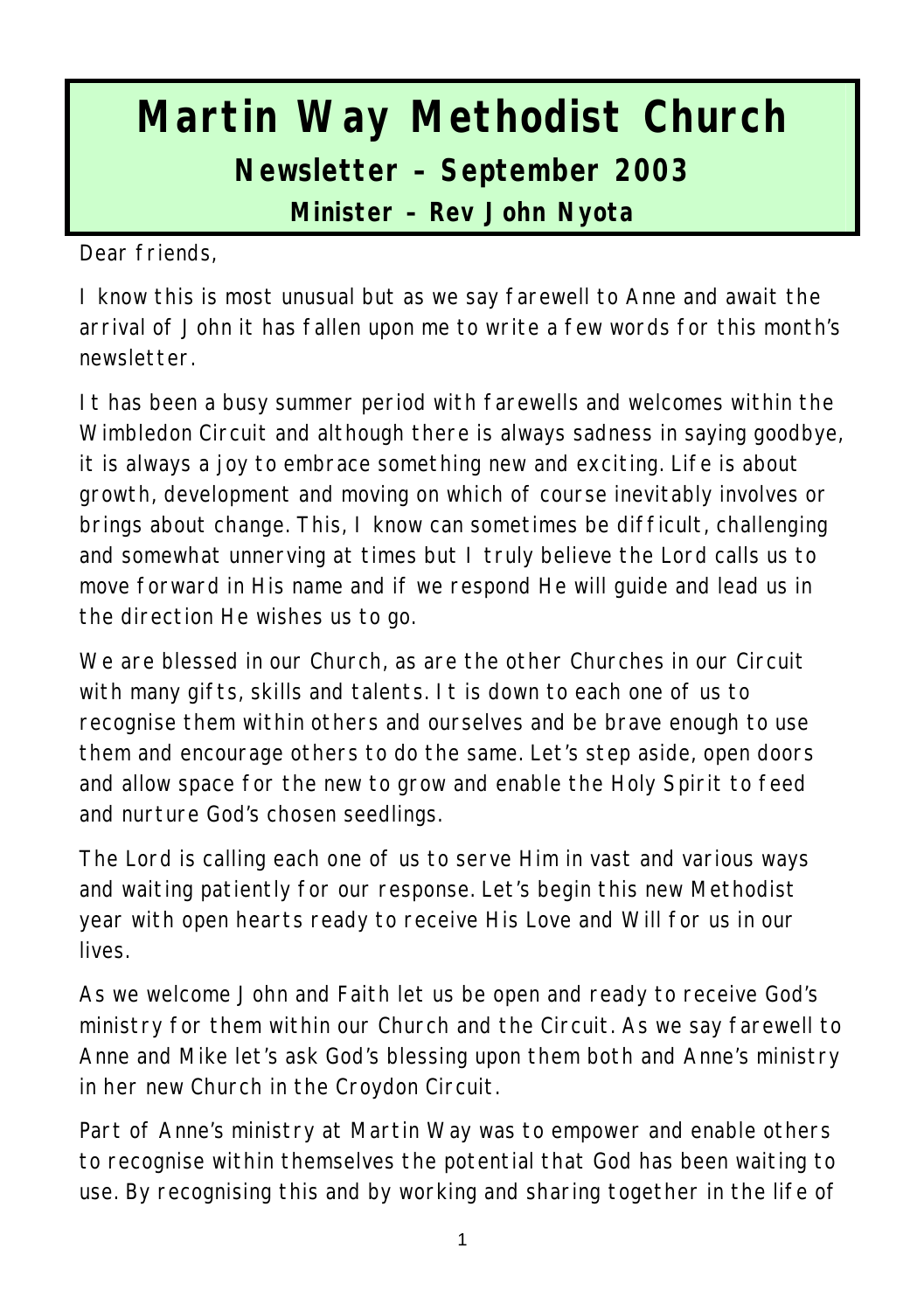the Church and by meeting and joining together in prayer, the Lord will work through us. His purpose for His church and His people will grow and come to fruition and others will come to know and love Jesus as their Saviour and Lord. Alleluia!

May God's blessings be with us today and forever.

*Brenda Cannon (Leadership Team)*

## **Thank You from Anne**

Thank you to everyone who contributed to the farewell gift I was given. If you were unable to be at the service, I was given a CD player, a beautiful hydrangea bush for our new garden and a very generous cheque. Thank you so much. Thank you also for all the individual letters, cards and gifts to remind me of my time in the Wimbledon Circuit.

A very special thank you also for the farewell celebration. I was so touched by the care and thoughtfulness that went into the whole event the food and the cake - the flowers and balloons and candle all in my favourite 'holy spirit' colours - the worship and the tributes. It was a truly wonderful occasion. And thank you also to everyone who came. It was tremendous to see the church so full. My only sadness is that there were so many people there, that I was unable to speak to everyone and say goodbye. Thank you for all that you have given to me during my time in the circuit and I wish you every blessing in your next stage of ministry. With love, Anne

#### **Message from Stan Brown**

Dear Brenda and Tony

Thank you to you and all the team for last night's service and event. It was good and it was appreciated. Many thanks too to our cake maker for the beautiful cake with its iced picture of the vine hung with bunches of grapes. [The last time Stan preached at Martin Way he spoke on Jesus the Vine]. You will remember that I had mentioned the vine was almost dead and had suggested that this was because it was trying to keep the old leaves alive instead of growing new ones. The junior Church pruned the vine, cutting off all the dying bits and leaving only a bare stick. Now the vine is a sturdy little plant with a dozen or so new leaves and it looks very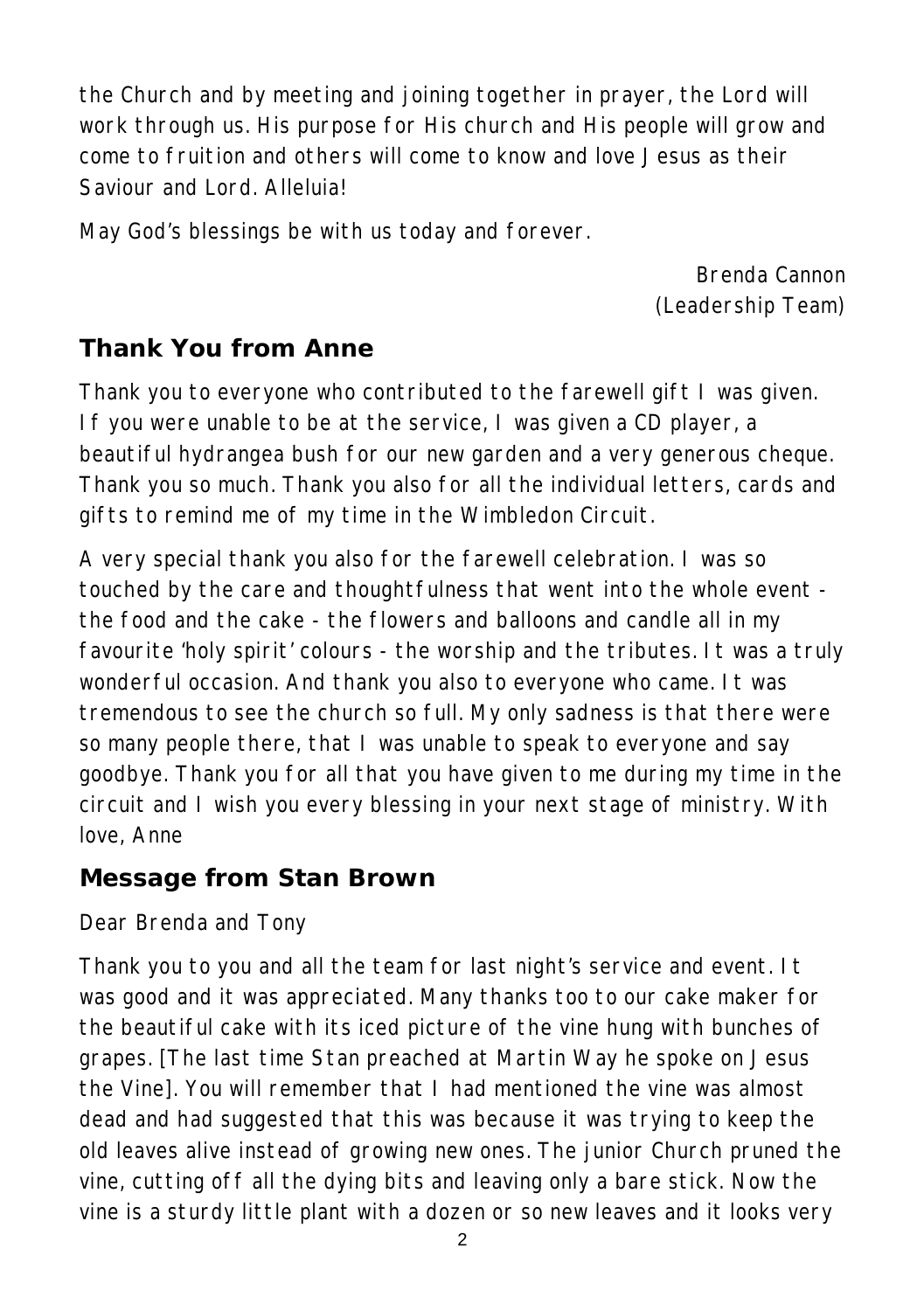healthy. [May it be a parable of our future as we all, with Stan and Anne look to new beginnings].

*"Whatever God calls us to be he will fit us for" John Wesley*

# **Circuit News - Report from John Vanek, Lay Worker**

At the Circuit meeting earlier this year I had the great honour of the Lay Worker contract being ratified for another year, passed by an unanimous vote. I shall endeavour to do all I can for the Circuit and am very pleased to continue in post.

Circuit members may well wish to know just what their Lay Worker has been up to since I was first appointed in April 2002. There have been two main areas that I have approached to address, along with a cluster of initiatives that are arising almost by the minute. Firstly, I was asked to help structure some pastoral training, initially helping out with Anne Rusbridge's workshops. Anne has since handed this over to me and I have co-hosted two sessions and been responsible for two more, the last being at Stoneleigh and attended by twenty people from all round the Circuit. The theme for that session was >Pastoral Visiting, Care and Prayer'. The themes are generated by pastoral attendees, as it is they who have the >hands-on' experience of pastoral visiting. The workshops are designed to provide a forum for support and sharing, an advantage that is maximised by the involvement of pastoral visitors from all round the Circuit. A further workshop is scheduled for October 11th at Martin Way Church. It is open to all who wish to learn more about pastoral visiting and there are more details in this newsletter.

Alongside the pastoral training sessions, I was also invited at an early stage of the Lay Workership, to help with the new mission at Wimbledon church, centred on the Beacon Project. The Beacon Project had been up and running and well advanced for some time before I joined the Circuit. The Wimbledon members had worked long, hard and prayerfully, finally choosing a >God-wards, us-wards and outwards' theme. The >us-wards' part concerns the church itself, its growth and development. The >God-wards' part is perhaps self-explanatory, involved with a re-dedication of faith and spirituality. The >outwards' part of the project is where church members have chosen to reach out to the community and in particular, to families and young people. At the >Workers Group' meetings we struggled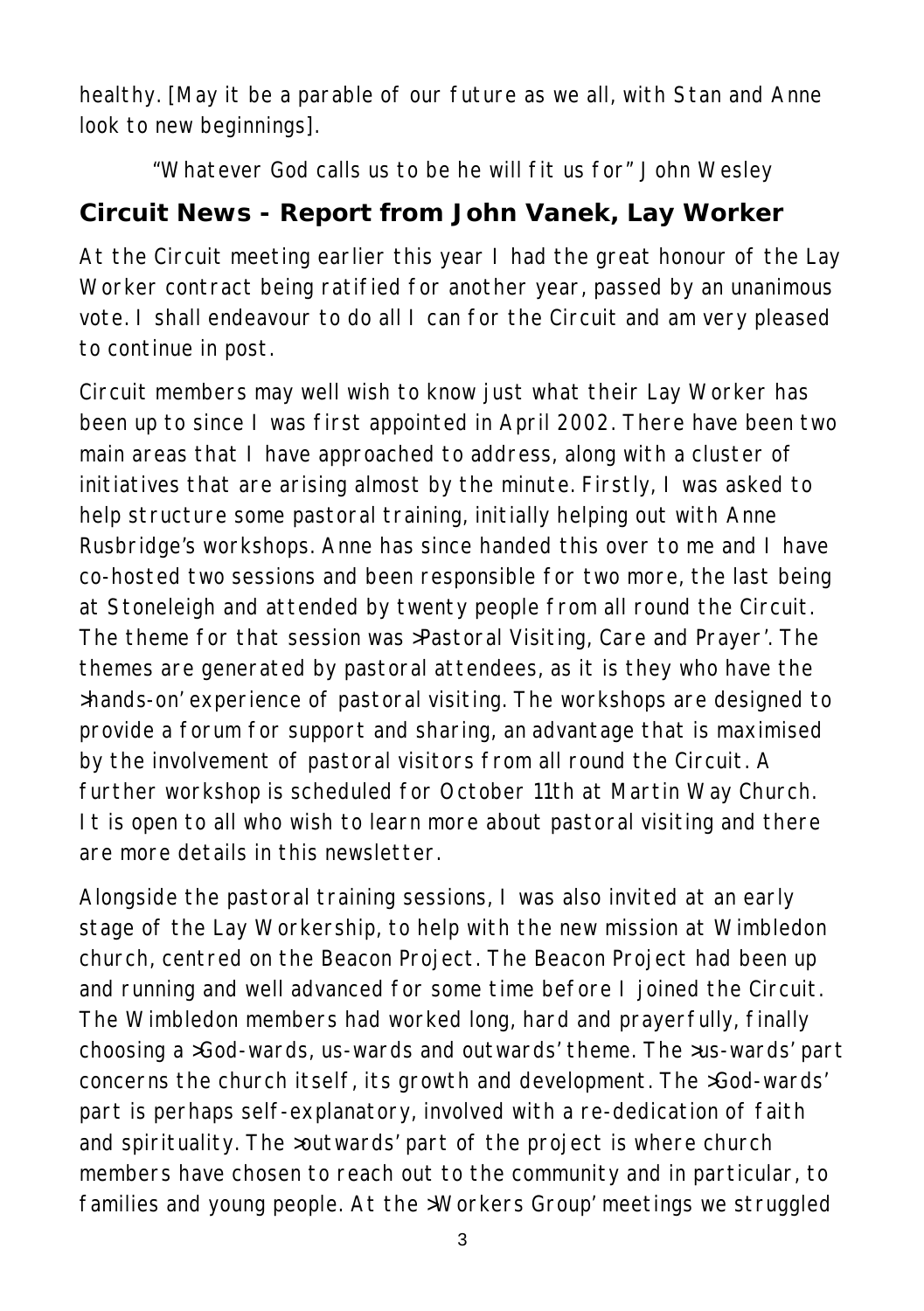to put in place strategies for the best way of achieving this initiative and making it happen. There was already an established bedrock of support from various local groups, including the Civic Forum, Christian Care, the Ethnic Minority Centre and funding bodies. I felt strongly that other relevant groups should be invited on board to look at the Beacon Project and see what Wimbledon church is trying to do in the area. To this end, the church held an open day or >Community Expo' on 5 April 2003. We invited the groups who were already on board, including the in-house church groups. We also approached organisations involved with families and young people in the area, such as the Shaftesbury Society, the >New Creations' team (based in Raynes Park church) and the regional branches of the charities CAFOD and Christian Aid. Other organisations such as the youth employment and advice service >Connexions' were also invited. The local police were asked but didn't get back to me. The day went well but perhaps highlighted how much more needs to be done.

Initiatives such as the Beacon Project are not exclusive to Wimbledon. New building is planned at Worcester Park and Ruxley has just distributed the report it commissioned from John Truscott, looking into all aspects of mission, spirituality and pastoral work. Martin Way and Raynes Park continue to explore new ways of reaching out pastorally. New mission is alive and very well throughout the Circuit, with much activity and prayer involved in different ways through individual church programmes. In many ways, new buildings are red herrings. A mission needs to be rooted in faith, love, intention and action. The building plans that are designed to invite and welcome the wider community can only achieve this through heartfelt active mission.

While in post as Lay Worker, I have had the chance of visiting all the churches in the Circuit and attending church committees, guilds and meetings. I have the advantage of a Management Committee made up of people from all over the Circuit. The Management Committee is a highly effective channel for guiding and supporting the direction of the Lay Worker. I have had the opportunity of addressing several church and Circuit groups and letting them know what the Lay Worker post involves, as well as trying to see what it is that individual churches want and need from the Lay Worker.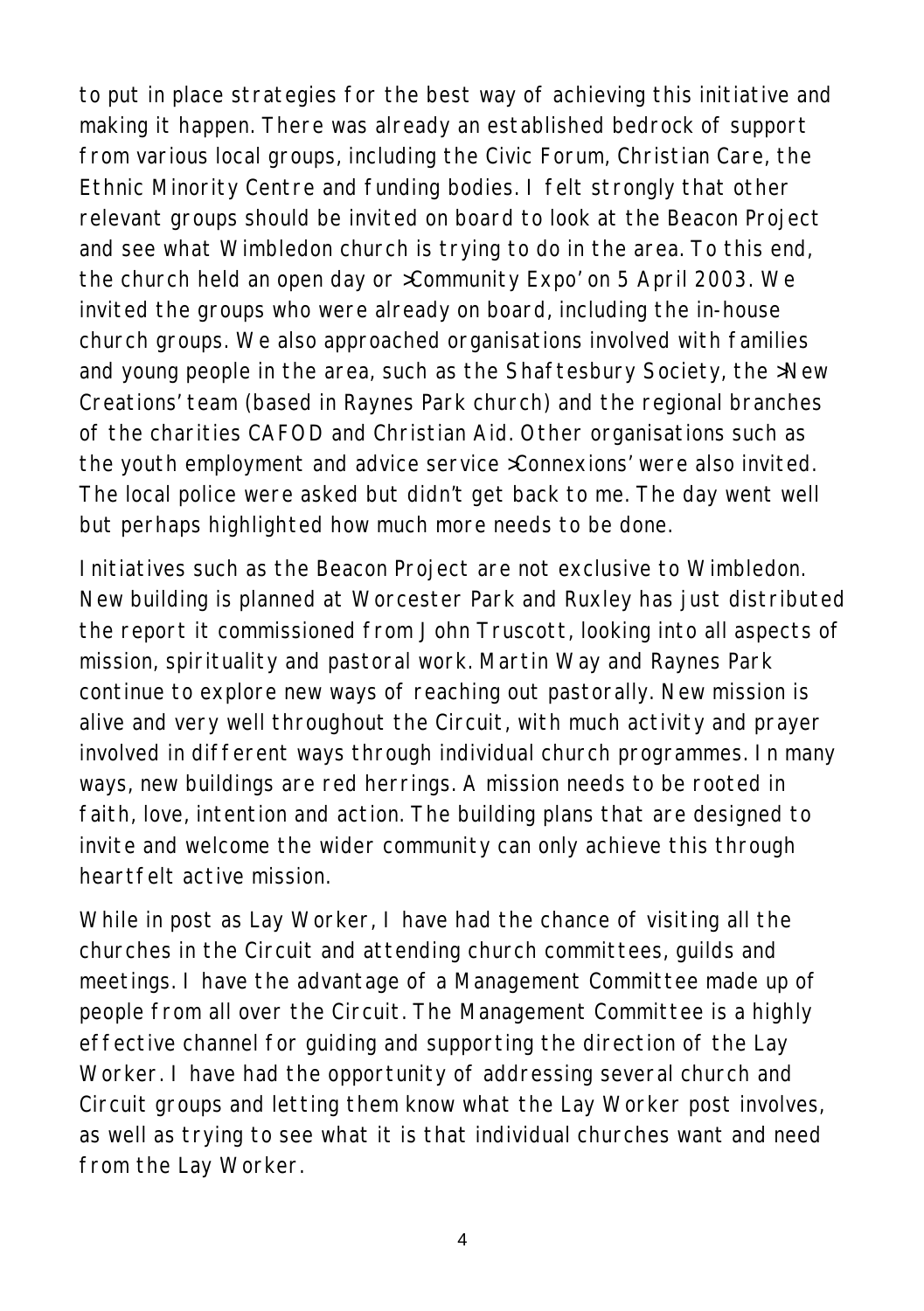I have also had the advantage of access to wider expertise. A recent training organised by the London Committee took place at Methodist Central Hall. It covered areas such as how to involve the local population in church mission and how to structure a fund-raising programme. The training verified for me that inviting the community into the church is essential. In fact, churches must go one further. They need to go out to the community and find out what its needs are. There are various welltested methods of doing this that the professionals can advise on. The key lesson seems to be that we cannot generate a witness on our own. It may even be the case that we are empty-handed and don't yet have a witness outside our church. But when we go out and meet the community halfway by going to the places where it assembles, then we may well see a flame coming to life - this time from others who might not necessarily be church-goers.

I don't have the space in this article to go on about the things that have happened in the Circuit since I have been in post. There have been ministerial welcomes and ministerial partings. Some occasions have been celebratory ones tinged with sadness when much-loved ministers have made their farewell. New challenges and welcomes are arising as I write, with the installation of no less than three new ministers in the Circuit. Other events have helped me to gain an insight and see a real crosssection of individual churches' activities and membership. Some events have been purely joyful, in particular, my wedding last 31 May to Margaret at Sacred Heart church in Wimbledon. Anne Rusbridge participated by providing the wedding tribute and I can't begin to express how much it still means to Margaret and me to have had Anne's presence at our wedding service. It was a wonderful day and our thanks go to everyone who sent cards, blessings and prayers.

The Lay Worker is a servant of the Circuit and I invite you, the church members, to channel through to me any concerns where you may feel I can be of use. I shall endeavour to do all I can to keep up-to-date with all the varied and dynamic initiatives that are going on within the Circuit churches.

*John is based at Raynes Park Methodist church*

*John Vanek, Lay Worker*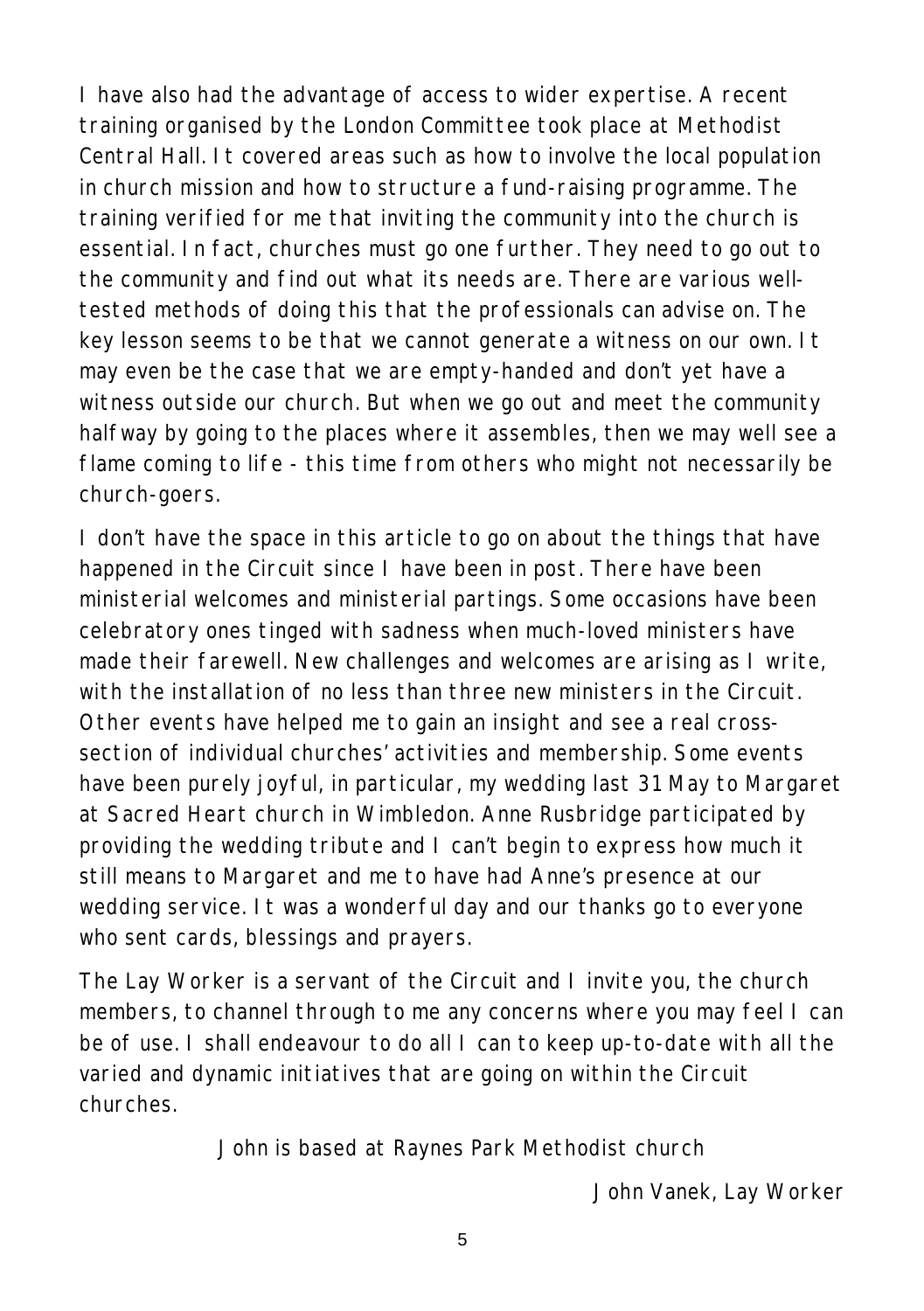## **Pastoral Training Workshop**

#### **Saturday 11 October at Martin Way**

The next pastoral training workshop is on the theme >Confidentiality, Trust and our Healing Ministry'. It will take place in the Coffee Lounge at Martin Way. John Vanek, Circuit Lay Worker, will host the workshop and will run from 10am to 1pm. Refreshments will be provided. The course is open to everyone in the Circuit who is a pastoral visitor, or who wishes to find out more about pastoral visiting. All are welcome.

## **Please Help!**

On Saturday 27 September the Men's Supper Club is organising a Lunchtime Market from 11am until 2 pm in aid of Wheels for the World. We shall be grateful to anyone offering to help in any way. We hope to have the following stalls - a 50p stall; bric-a-brac; a homemade stall (marmalade, jam, chutney, pies etc.), a cake stall (the ladies of Midways are helping us with this) and my bookstall. Richard Polley will have some of his (and my) paintings to sell and his daughter is selling her lovely cards. There will also be a raffle. Donations of raffle prizes or items for any stall will be very welcome. Anyone willing to help on the stalls will become an honorary member of the Supper Club for the day. Suki, our expert cook, will be providing light lunches. Please make the event known, come along and bring someone with you. We have raised £1,200 towards our target of £1,500 for 'Wheels' so hopefully we will make up the deficit on 27th! We shall carry on our fund-raising until the end of the year, so any donations will be gratefully received.

*Bill Cox*

## **Wesley Tercentenary**

The Rev. Dr. Leslie Griffiths writes:

Declining membership; Strategies for coping; New initiatives; Our Calling. Our missionary task; Fewer ministries; Changing social patterns; An increasingly secular culture; Survival; Post-modernism.

Any picture we make of the age in which we're living would need to work all those oddly shaped pieces of the jigsaw mentioned above into their proper configuration before order emerged out of chaos.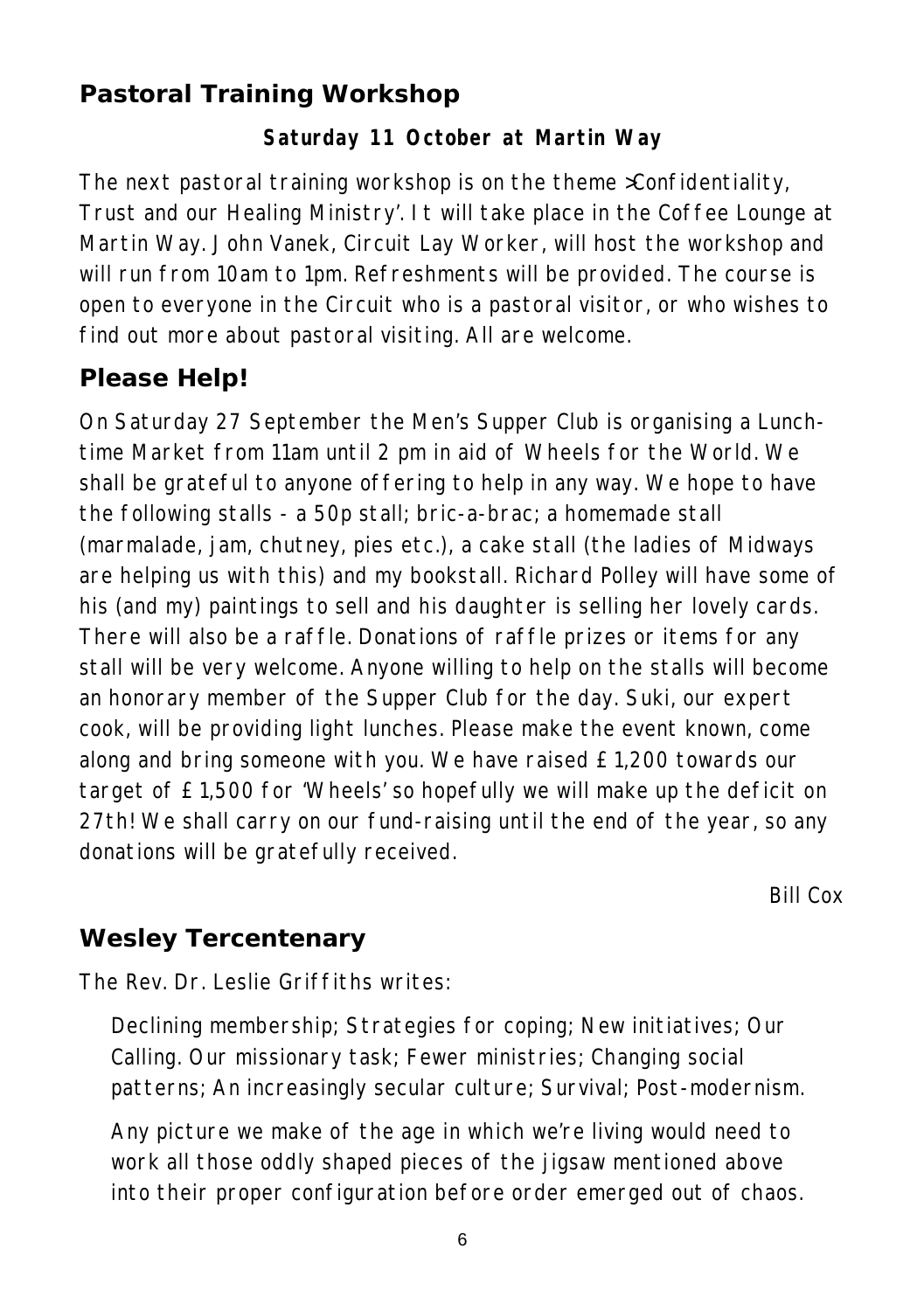The pressure of living in these complicated times, demands that can easily persuade us that we have energy only for the present moment; there simply isn't enough energy to spare on what's already disappeared into the murky regions of yesteryear.

This impatience with history might be understandable, but, in my view, it would be profoundly wrong. One of the most frequently debated questions of our day is that related to 'identity'. In all the fragmentation and dislocation of the times, we have to know who we are and where we stand. As Christians, of course, the person of Christ shapes and defines us. For us Methodists, the work and witness of John and Charles Wesley is fundamental to the question of who we are and how we face up to the present age. We relegate our history to the margins at our own peril.

The combination of personal piety and social action, the fusion of Wesley's doctrine of grace and his understanding of the Kingdom of God, are not only as vital as they ever were but even more necessary now than ever before. What God did through the Wesleys was simply stupendous. The three hundredth anniversary of the birth of John Wesley gives us another opportunity to connect with the essence of the eighteenth century evangelical revival, which, once we rediscover it, can still energise us for the mission, and outreach of the Church today.

## **Two Silver Spoons**

An extract from the Rev. Herbert McGonigle's account of the life of John **Wesley** 

Probably the most misquoted text in the whole Bible is 1 Timothy 6:10 which is repeated as "Money is the root of all evil". The full text is "The love of money is the root of all [i.e. all kinds] evil". In that respect John Wesley was clearly saved by grace from any love of money.

In the half-century of his evangelistic ministry, he earned thousands of pounds from his publishing enterprises. With his brother Charles, he published no fewer than four hundred titles, including letters, journals, sermons, theological treatises, Christian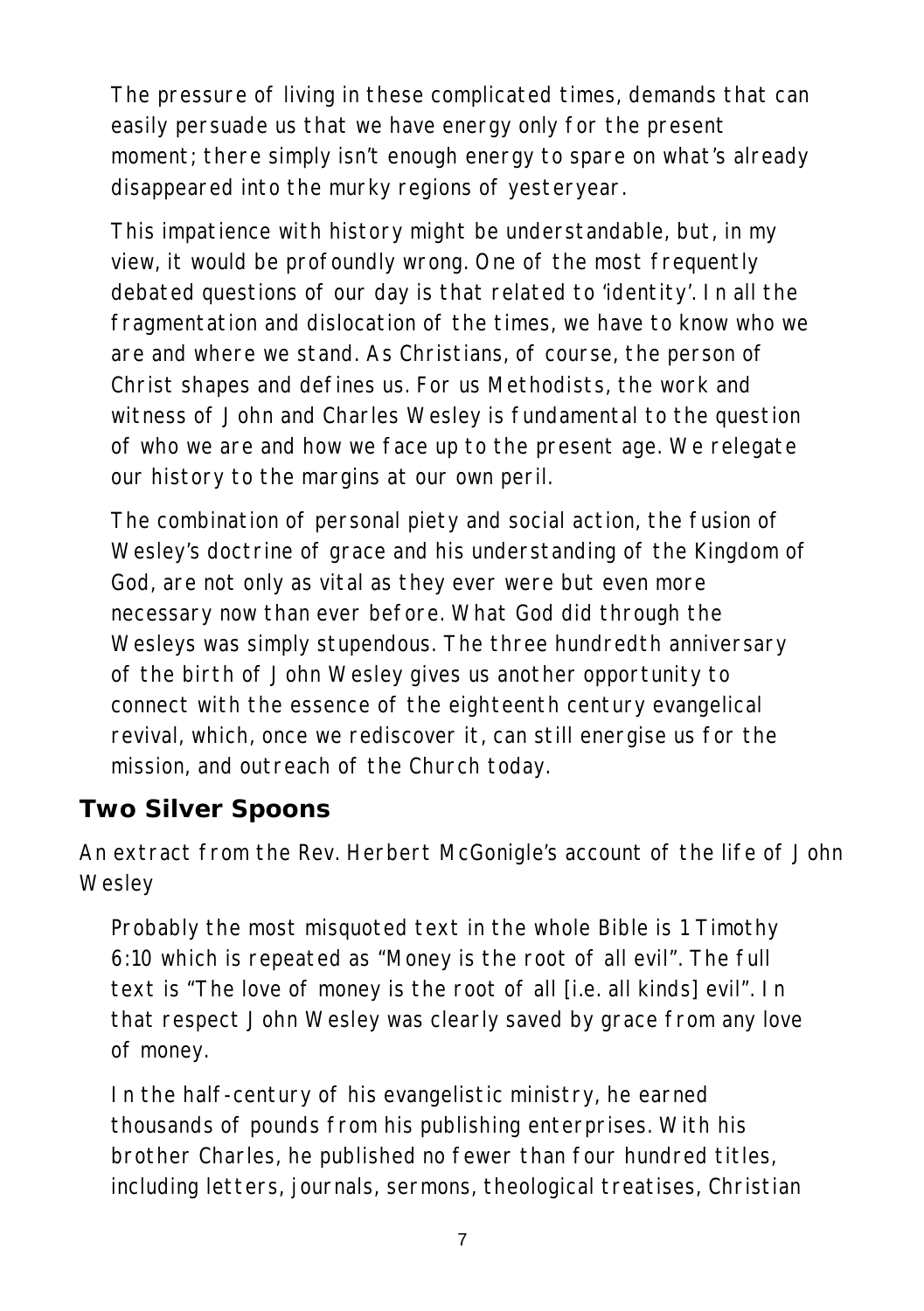apologetics, biblical commentaries, and much, much else. And he quite literally gave all the money away to poor people and good causes!

Early in the revival he wrote "If I leave behind me ten pounds, above my debts and my books, you and all mankind bear witness against me that I lived and died a thief and a robber". At his death in 1791, his executors found that his total treasury amounted to ten guineas (£10.05 pounds)! And his will directed that four of these guineas should pay four unemployed men to carry his coffin and the remainder to be distributed among his poorest preachers.

In one of his sermons he outlined the stewardship of money that he practised all his life. At Oxford he received thirty pounds a year, lived on twenty-eight pounds and gave away two pounds. The next year he received sixty pounds, still lived on twenty-eight and had thirty-two to give away. Years later when he received one hundred and twenty pounds, he continued to live on twenty-eight pounds and was able to give ninety-two pounds to the poor!

He once confided to his sister Martha "Money never stays with me. It would burn me if it did. I throw it out of my hands as soon as possible, lest it should find a way into my heart". He gave generously to the poor wherever he met them and was so kind to beggars that his brother Charles once remarked, "My brother was born for the benefit of knaves."

In 1776 the Commissioners for Excise were doing an inventory of all the silver plate held privately in England. They were sure that John Wesley, who had thousands of converts all over the country, must have become rich through all these supporters. They wrote and asked him to declare what quantity of silver plate he owned. His reply was as succinct as it was simple. "I have two silver spoons at London and two at Bristol, this is all the plate which I have at present and I shall not buy any more while so many around me want bread".

John Wesley really believed and practised the counsel of Jesus, "A man's life does not consist in the abundance of his possessions". [Luke 12.15] At the end of his long and devoted life, John Wesley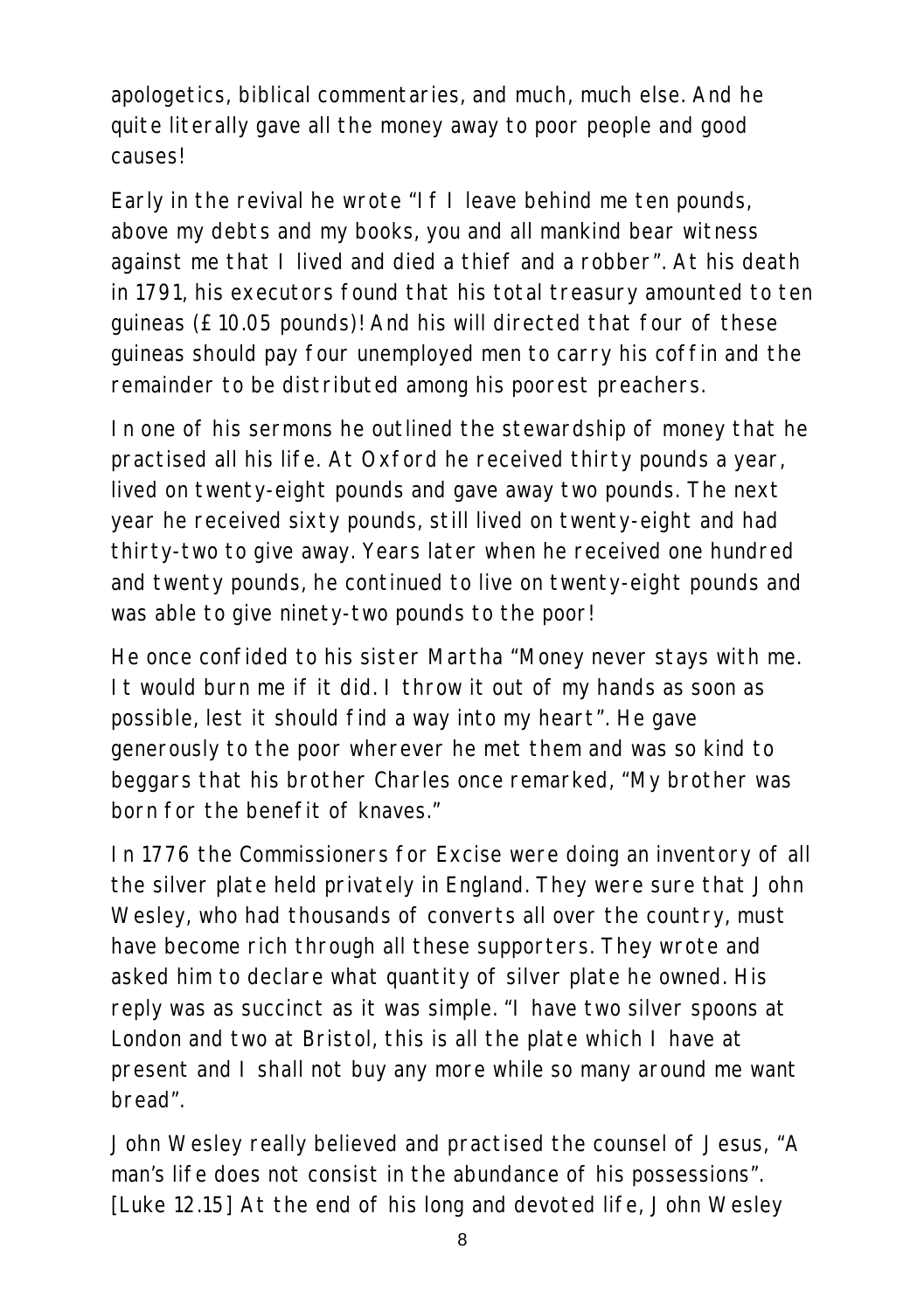left behind him just ten guineas - and one hundred thousand converts!

*From St. Cuthbert Wells Parish Magazine May 2003*

## **What is a Methodist?**

If anyone would know the answer to that question it should surely be John Wesley. This is his.

#### **Portrait of a Methodist**

A Methodist is one who has the love of God shed abroad in his heart by the Holy Spirit given unto him, one who loves the Lord his God with all his heart and soul and mind and strength. He rejoices evermore, prays without ceasing, and in everything gives thanks. His heart is full of love to all mankind and is purified from envy, wrath, malice and every unkind affection. His one desire and the one design of his life is not to do his own will but the will of him who sent him. He keeps all God's commandments from the least to the greatest. He follows not the customs of the world, for vice does not lose its nature through becoming fashionable. He fares not sumptuously every day. He cannot lay up treasures upon earth, nor can he adorn himself with gold and costly apparel. He cannot join in any diversion that has the least tendency to vice. He cannot speak evil of his neighbour any more than he can lie. He cannot utter unkind or evil words. He does good unto all men, unto neighbours, strangers, friends and enemies. These are the marks of a true Methodist. By these alone do Methodists desire to be distinguished from all other men.

When I first came across that I thought, "I give up!" but then I realised that Wesley's portrait was that of an ideal, giving us standards to aim at - the perfect Methodist. And I don't think that there are too many of them about! Neither are there too many perfect Christians about either. We don't come to church because we're perfect; we come because we hope that in God's good time we are being led towards perfection.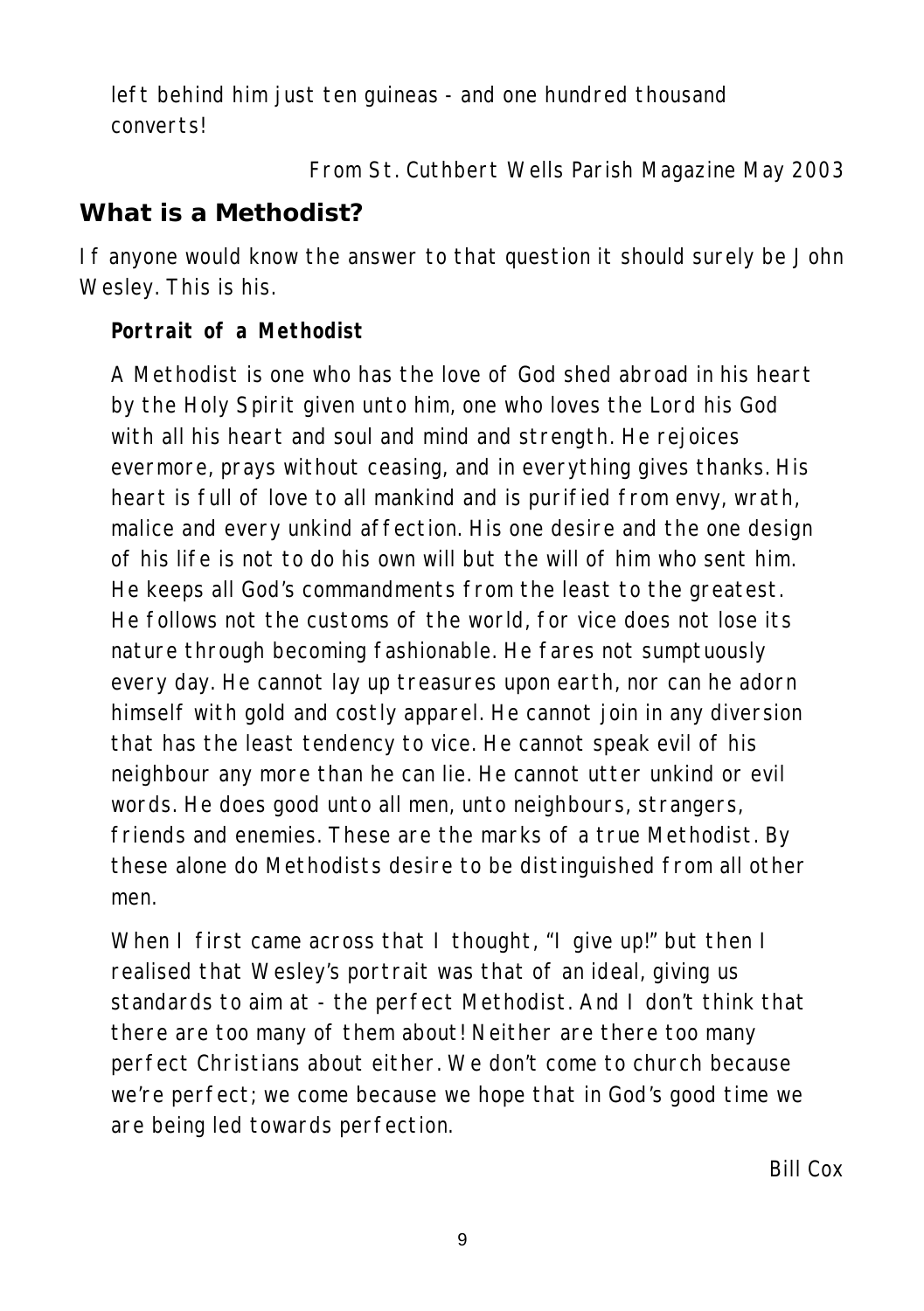# **Appreciative Poem**

If with pleasure you are viewing, any work someone is doing,

If you like them or you love them, tell them now;

Don't withhold your approbation till the parson makes oration And they lie with snowy lilies o'er their brow.

For no matter how you shout it they won't really care about it, They won't know how many teardrops you have shed.

If you think some praise is due them now's the time to slip it to them For they cannot read their tombstone when they're dead!

More than fame and more than money, is the comment kind and sunny And the hearty warm approval of a friend,

For it gives to life a savour, and it makes you stronger, braver,

And it gives you heart and spirit to the end.

If they earn your praise, bestow it, if you like them, let them know it, Let the words of true encouragement be said.

Do not wait till life is over, and they're underneath the clover,

For they cannot read their tombstone when they're dead.

#### *Author unknown*

(From High Mountains, Deep Valleys, ed. Rowland Croucher and Grace Tomlinson)

# **The watch is over!**

On Friday 25 July the five remaining Big Brother housemates could breathe freely again as the cameras were put away for another year. For nine weeks their every move, word and even sleepwalk have been shown for all to see.

The psalmist David knows how they felt:

"Where can I go from your Spirit? Where can I flee from your presence? Wherever I go you are there."

For David this was no negative thing. God didn't want to evict him, but rather cared for his every move.

At the moment some 30,000 children are spending every night gathered together on the streets of two towns in Northern Uganda because it is too dangerous for them to stay at home in the villages with their families.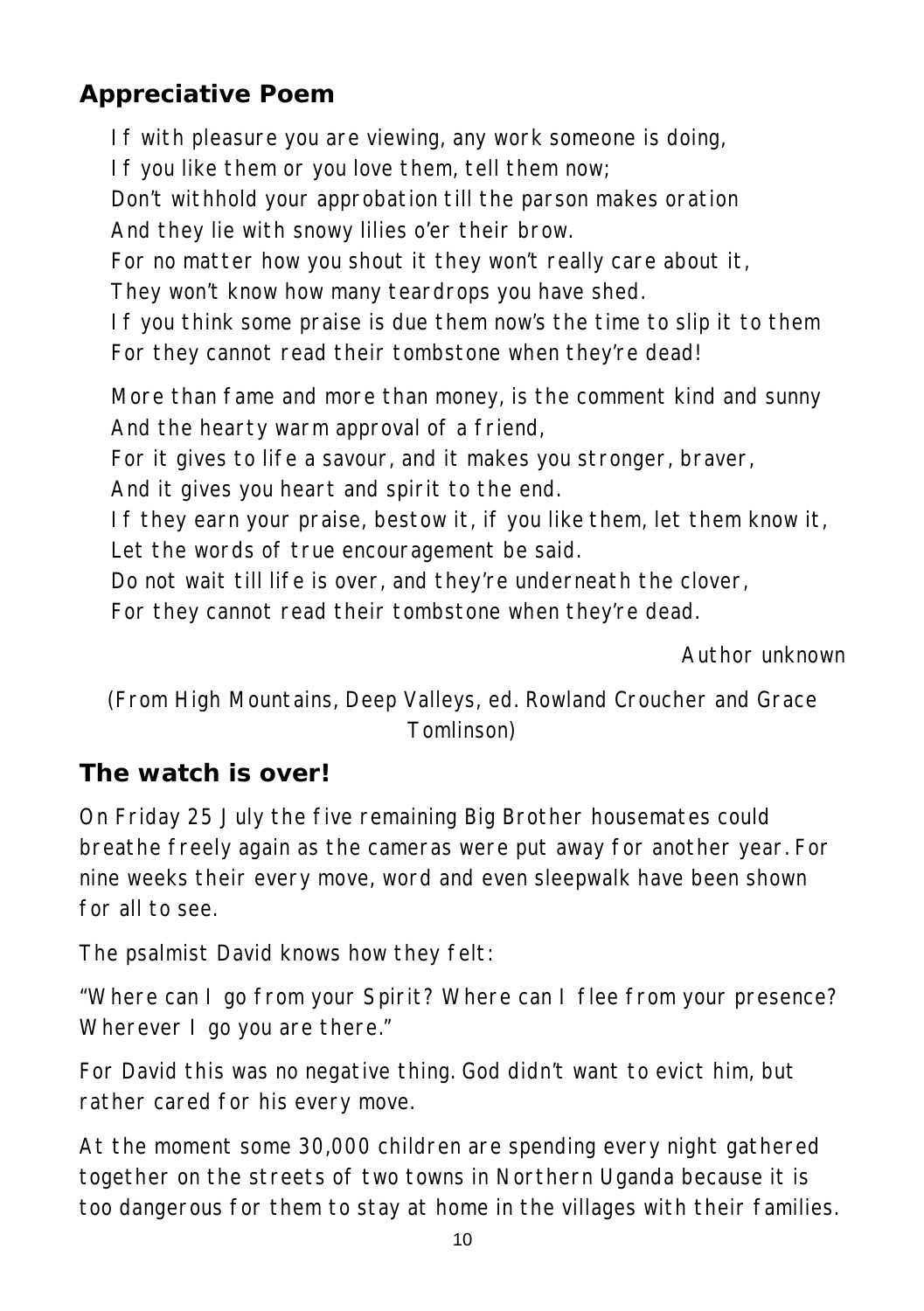For the last 17 years a war has been raging between the Ugandan government and the Lord's Resistance Army (LRA). Over 20,000 children have been abducted and forced to become child soldiers. One boy was forced to kill his little brother for trying to escape. His story is not unusual.. Local Church leaders started sleeping out on the streets with the children to show their solidarity. "I am the shepherd of my people, how can I leave?" says Rt. Rev Benjamin Ojwang Anglican Bishop of Kitgum

Now more than 800,000 people have been herded into so-called >protected camps'. Here they are supposed to be safe, except that food supplies going into the camps are regularly ambushed, leaving the people inside starving,

The people of the region are mainly Christians and want to know that they have not been forgotten by their brothers and sisters here. They value our prayers above all, and believe that prayer can help to change this situation where military solutions and peace talks have both so far failed.. Please pray that in the midst of this horror they would know that the ever present God is with them as he is with us in our daily lives.

Pray for the children of Kitgum and for peace in Northern Uganda.

*[© CMS e-short]*

# **Quote - Unquote**

"True godliness don't turn men out of the world, but enables them to live better in it, and excites their endeavours to mend it"

*William Penn*

# **Celebrating Age - Merton Older Persons' Festival**

A group of organisations in the borough has joined forces to arrange a bumper bundle of activities and events for people over 55. The Festival will also offer plenty of ideas and information for those who care for an older person. From Saturday 6th September until Sunday 21 September, there's an action-packed agenda with something for everyone to enjoy

The aims of the festival are:

to raise the profile of older people in the community;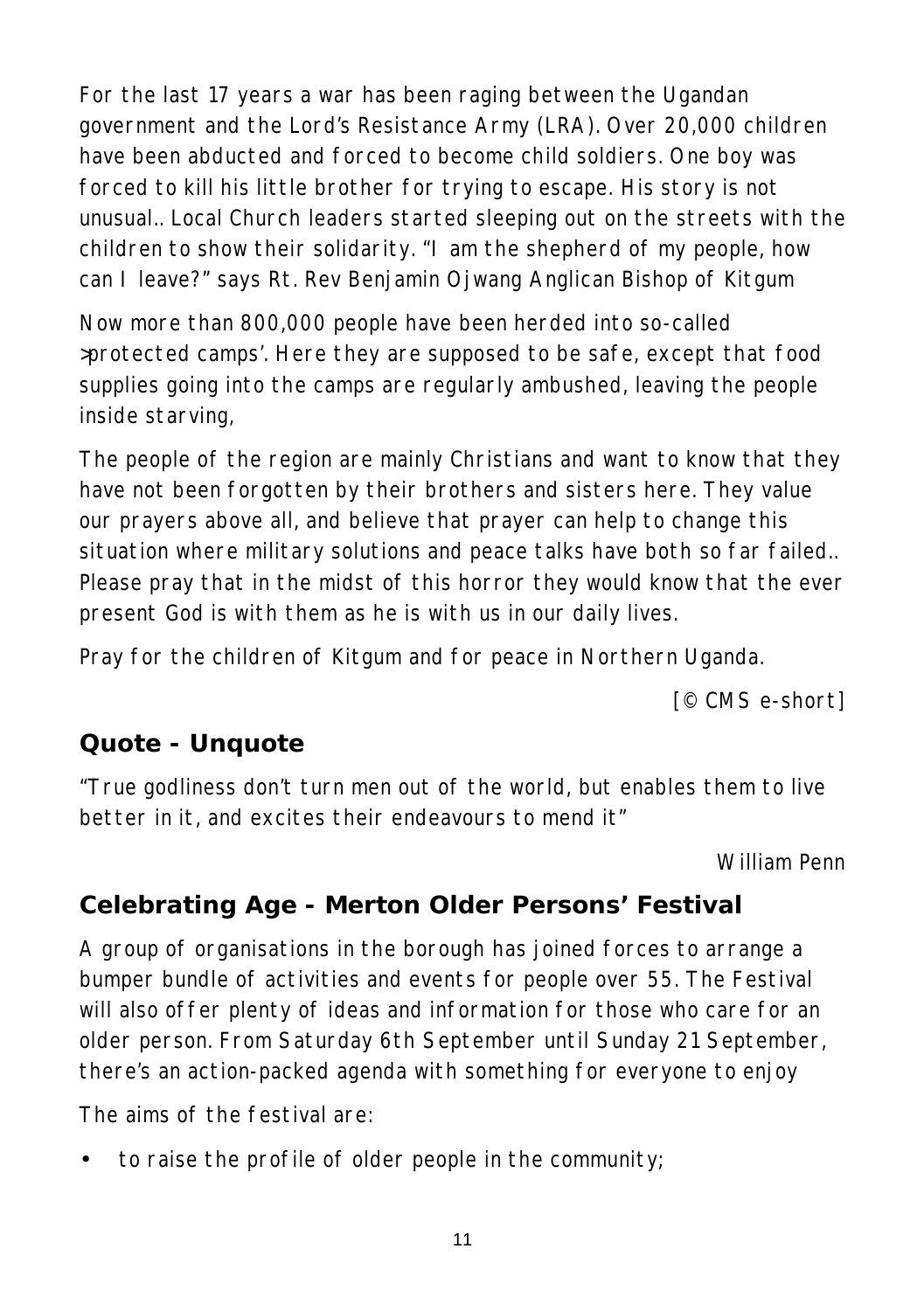- to celebrate older people's contribution to their neighbourhoods and their value to the borough as a whole;
- to highlight the myriad opportunities available to older people n the borough to:
	- o Meet new people
	- o Have fun
	- o Try something new
	- o Discover more about your borough
- to provide more information about support and facilities available to older people, from safety in the home, to complementary health therapy, to library resources

And why not come along to the Merton on Show Day being held at Wimbledon Guild (30 Worple Road) on Monday 8 September from 10.00 to 4.00pm? A whole host of organisations, from the Fire Brigade to the University of the Third Age, will be there to tell you what they do, and let you ask any questions you may have.

Pick up a brochure from the Civic Centre

## **Help Urgently Needed For Mon/Thurs Brownie Packs**

Due to family and work commitments, both our Brownie Packs are in urgent need of Helpers. We are looking for anyone who is interested in working with the 7-10 years old age group. We need Leaders (prepared to go into uniform and do training) and Helpers. If we do not have a response to our appeals, we may have to consider closing one pack.

If you are interested please contact Sally Holmes on 020 8715 5397

## **Book the Date Now**

Thursday 27 November: there will be a Network District Day at Martin Way: the subject is Racial Justice and the day will be led by Margaret Sawyer, Connexional Network Secretary

## **Congratulations and Thanks!**

It's very easy to say thanks and congratulations when passing or speaking to the person, but this is the time to put pen to paper so that all may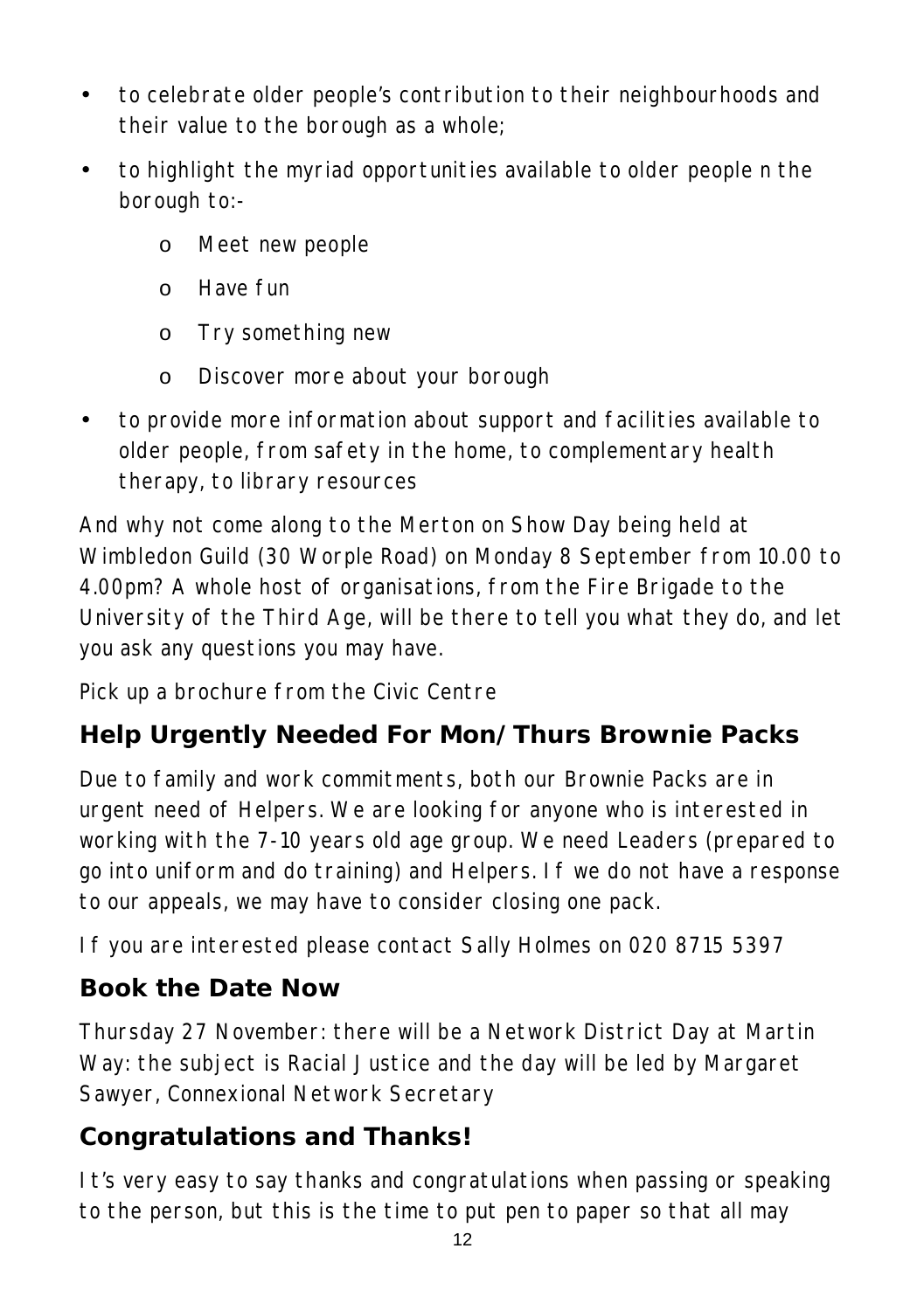share and pat this guy on the back. I'm speaking of a person who as a very young boy sat on the wall refusing to go to Sunday School, and the person who is now our Worship Leader at Martin Way, none other than Tony Loft.

Over the years he's been a back up boy with others for church entertainment I think he's been on all the committees. He's been in most church related offices. He's faced challenges in his private life, in his fire-fighting days with strikes and disputes that put him to the test causing illness and worry.

Now over the last years we've seen big changes especially in church. His growing faith has led him to overcome his lack of confidence. He's been on courses to better his knowledge and understanding, and is now very happy leading worship.

He then took on the job of making the Raynes Park manse ready redecoration, furniture removal, new floors - and so it goes on. He's seen the job well done, at a time when he had the worry of his mum seriously ill in hospital,

Yes, he's had the love and support of Maralyn and family, and the church family, but it takes more than just that. He's been given strength, patience and health and he knows where that comes from, his ever deepening faith.

When you see him, pat him on the back. He deserves it. Well done Tony!

*Derek and Mary Heaton*

# **Thank You**

Many thanks to all who supported the Barbeque and Car Wash on 19 July. It was a great success and £85 was raised for the local Community Youth Project

# **Lunch Club - are you missing out?**

Lunch Club starts again this month and hopes to see some new faces to join the happy group that meets on fortnightly Fridays to enjoy an excellent and most reasonably priced meal, plus the chance of meeting friends, making new friends and keeping abreast of what's going on in our local area.